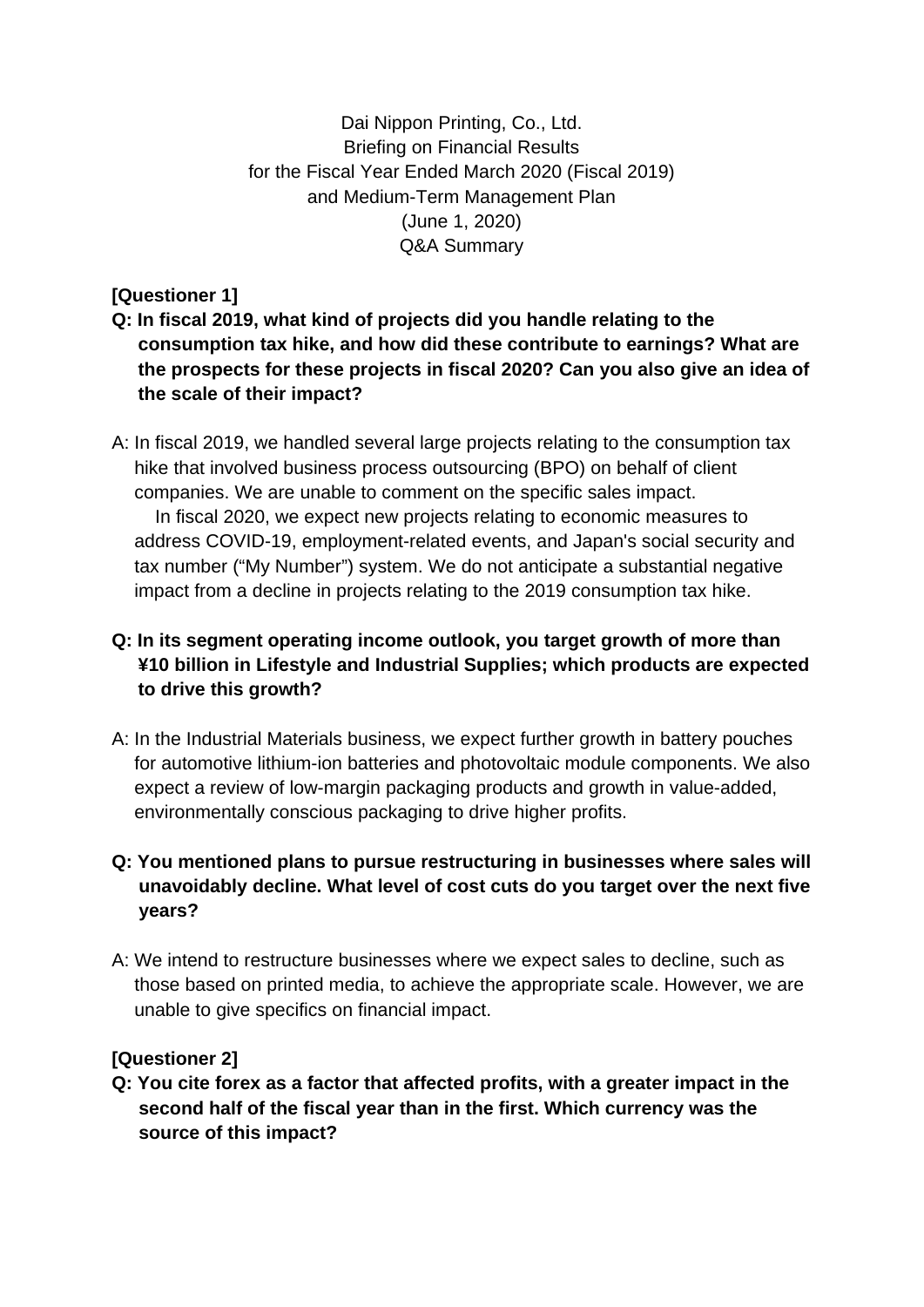A: Mainly the U.S. dollar, which was the foreign currency most commonly involved in our transactions.

# **Q: Can you discuss the outlook for metal mask, semiconductor photomask, and other products where it appears that trends are set to change between fiscal 2019 and fiscal 2020?**

A: We will be monitoring the potential impact of COVID-19 on these products, but we expect the shift from LCD to OLED displays in products such as smartphones and tablets to continue.

 The Electronic Devices business had weakened recently following the end of the "semiconductor supercycle," but we expect demand to increase due to the uptake of technologies such as 5G and IoT and a pickup in the momentum of digital transformation caused partly by COVID-19.

# **Q: You outlined plans to invest ¥10 billion in strategic partnerships and M&A; how do you screen the potential candidates for these deals? Also, what are the key points that you focus on when doing so?**

A: We create a list of candidates for M&A and other partnerships, centering on the focus businesses we indicated, and exchange views with related industry parties. Many recent candidates have exceeded our budget due to their high share prices, but we intend to implement future deals if the timing is right.

# **[Questioner 3]**

# **Q: What impact did COVID-19 have on sales and profits in the fourth quarter of fiscal 2019? Also, what potential positive and negative factors and business opportunities do you think require watching?**

- A: COVID-19 had a limited impact on earnings in the fourth quarter of fiscal 2019. In fiscal 2020, the voluntary closure of some large Tokyo metropolitan area bookstores in our B2C businesses resulted in a sharp decline in customer traffic from April onward. Our B2B businesses have also been affected in areas relating to consumer durables. However, we see the potential for growth in products in areas such as the Electronics segment and Industrial Supplies business in line with societal changes such as greater use of remote working due to COVID-19, and we are currently examining the overall impact.
- **Q: You target fiscal 2024 operating income of ¥75 billion and ROE of at least 5%. Based on the firm's current capital structure, it appears that ROE of 5% would be achievable if operating income reaches ¥75 billion without the need for share buybacks or other capital strategies. In light of this, can I ask whether there are any changes to the firm's capital strategy?**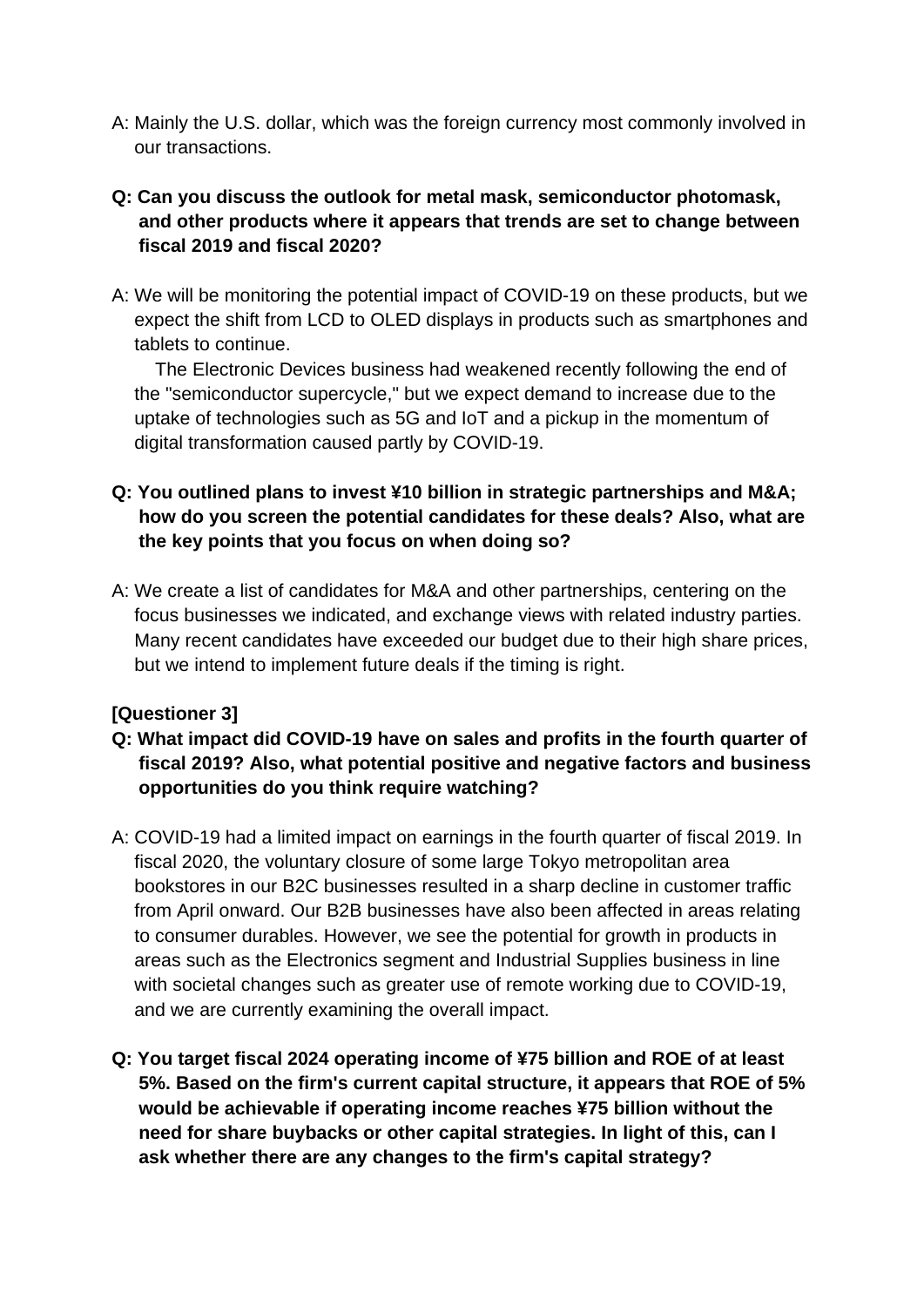A: We are not currently considering any changes to our capital strategy. We aim to consistently book ROE of at least 5%, and intend to aim for levels above 5%. An increase of around ¥75 billion in operating income would also increase stockholders' equity, and we think this could lead us to consider share buybacks.

# **Q: What is your strategy for instilling awareness of the value creation program in your front-line sales and other operations? Can you discuss the initiatives involved?**

A: We have previously awarded a President's Prize for projects that excel in terms of sales and profits, but from this year we switched to the DNP Awards program. This program evaluates the process from value hypothesis through to earnings in line with our value creation program. We intend to share the details of the awardwinning projects throughout the company in order to instill awareness of the program in all business segments. We will also raise awareness via one-on-one meetings between senior and junior employees.

### **[Questioner 4]**

- **Q: Since last year, the issues of ocean plastic and plastic waste have become a focus of attention; have these resulted in a positive impact on your environmental businesses? Can you discuss your business and investment strategies?**
- A: We see both risks and opportunities from ocean plastic and other environmental issues. We are therefore working on a robust risk analysis that allows us to turn these issues into opportunities.

As part of these efforts, DNP is participating in the secretariat of the Japan Clean Ocean Material Alliance (CLOMA), which tackles issues relating to ocean plastic waste across a variety of industries.

Plastics have positive aspects such as convenience and hygiene, and we will continue to develop environmentally conscious products that retain these attributes. For instance, we think providing environmentally conscious products such as monomaterials made from easily recyclable substances and carbonneutral products using plastics derived from biomass will become a key driver of our future growth.

### **Q: Do you have any specific fiscal 2024 numerical targets for environmentally conscious products, for example for sales?**

A: We have disclosed several metrics regarding our environmental targets in our integrated reports and elsewhere. We aim to achieve environmentally conscious product sales of ¥600 billion within fiscal 2020.